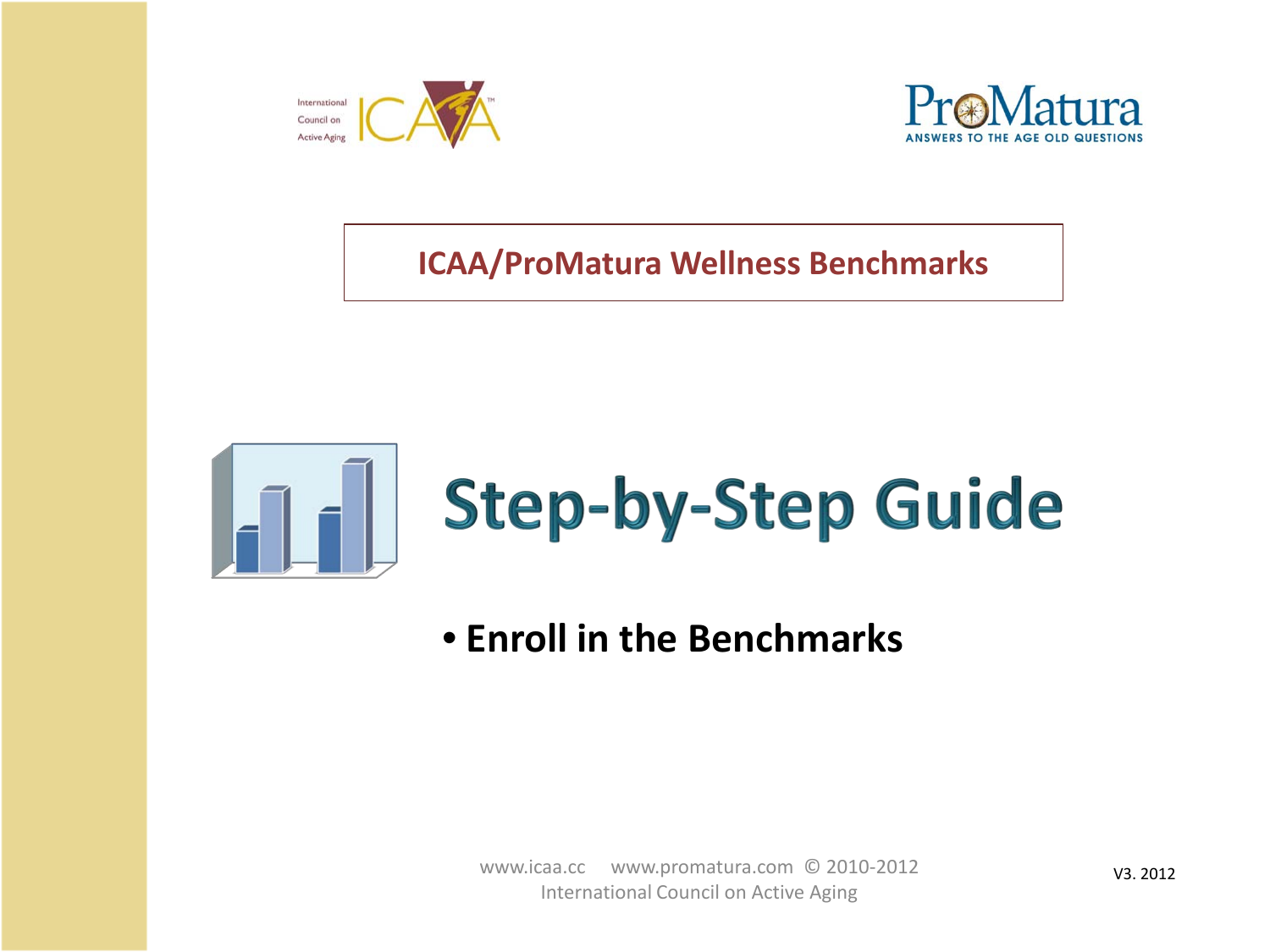# **The right fit**

Is your community a candidate for the ICAA/ProMatura Wellness Benchmarks?

The system is open to planned retirement communities:

- **Independent living**
- Assisted living
- **Assisted living, memory care**
- CCRC
- **Active Adult**

And, you need a wellness program, which could include activities, fitness, resident life—the lifestyle programs within the dimensions of wellness.

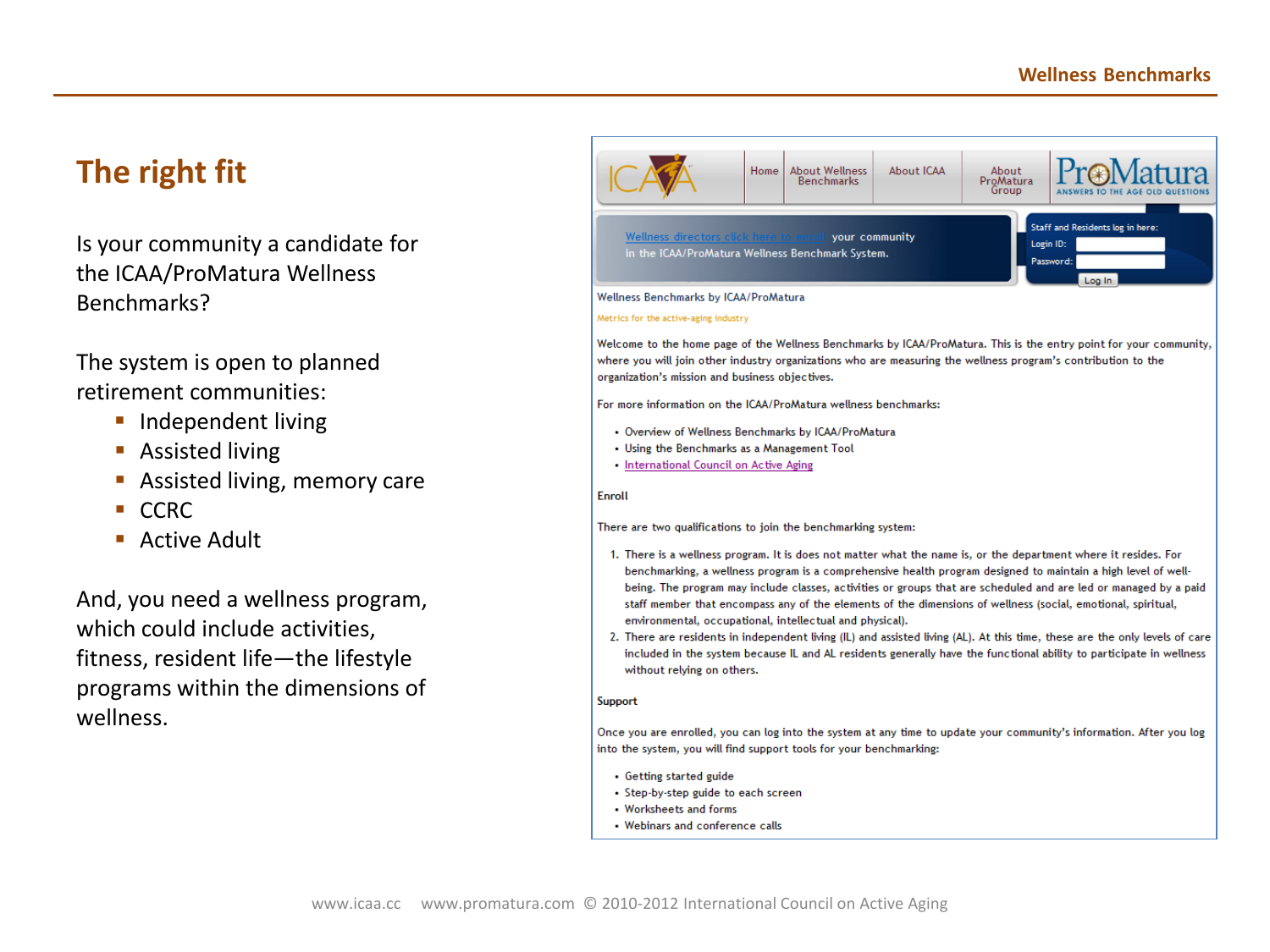#### **Benchmarks home page**

To enroll in the program, click in the blue box at the top of the page.

You will jump to the next page, which will ask you a couple questions, then guide you in enrolling. Once you are enrolled in the system, you will find helpful instructions and worksheets.

http://icaa.promatura.net/wellness/

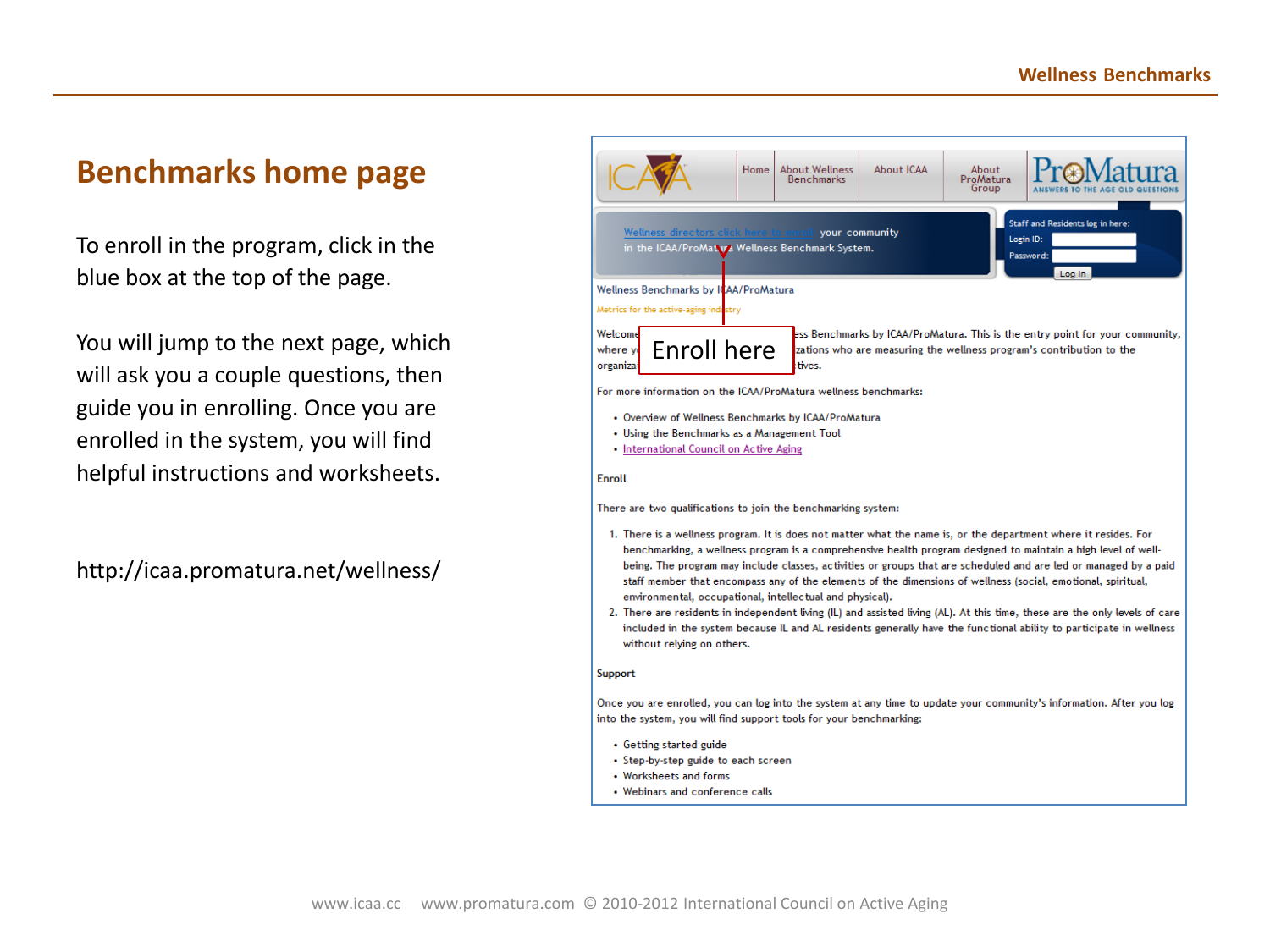## **Enter the system**

**Step 1.**

Answer the question about whether or not your organization has a wellness program. Wellness is a generic term; in your community, wellness may reside in resident life, fitness, activities, recreation, therapy or a combination of these departments.

How many dimensions of wellness do you plan for? Please click on the number. It does not matter if you use a different name for the dimension, or have more or fewer than seven.

If you answer "yes" to both questions, the community is a eligible to participate in the benchmarking system.

For examples of wellness programs, visit http://www.icaa.cc/about\_us/wellnesssoverview.htm

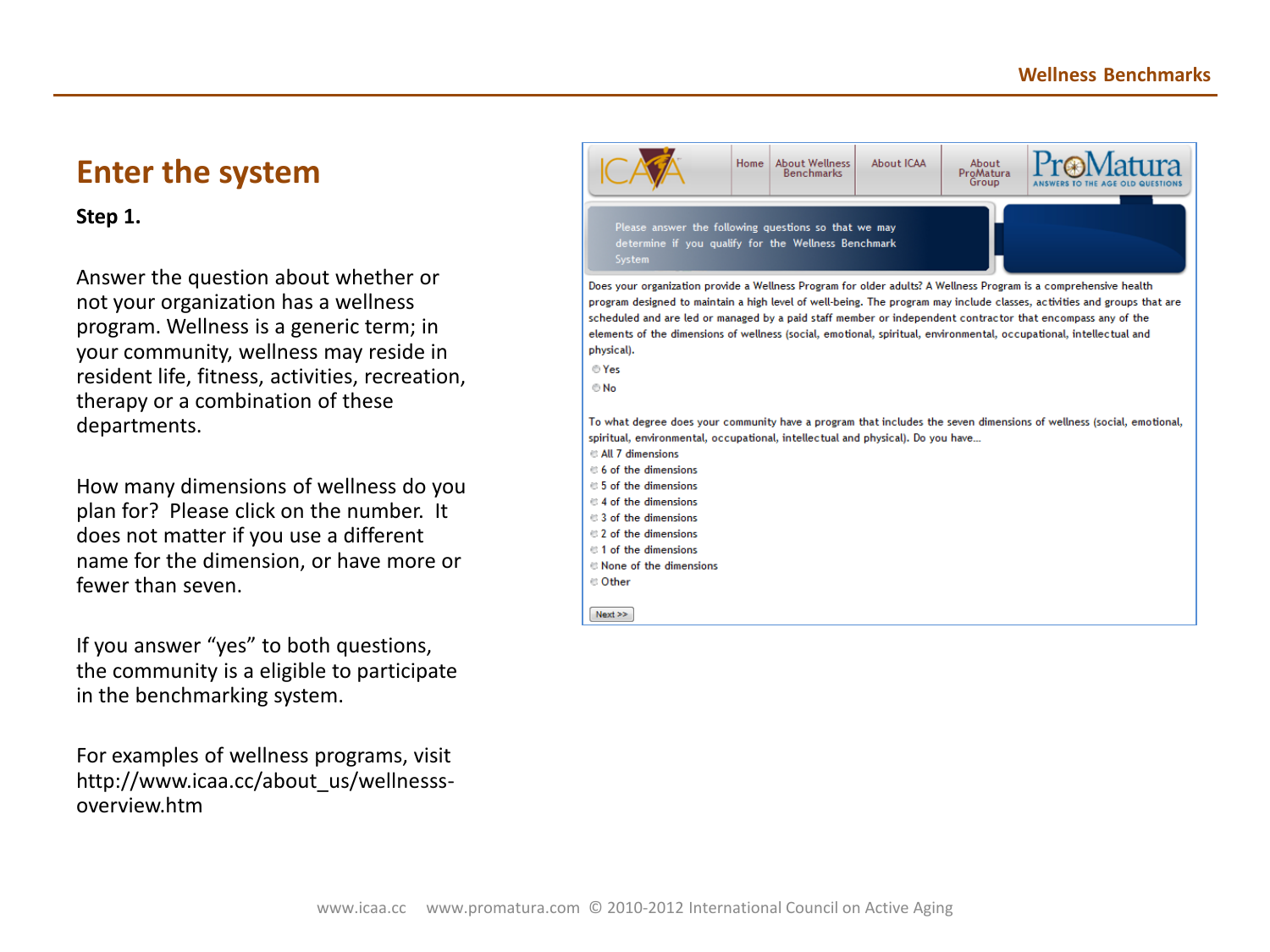# **Log-in & password**

#### **Step 2.**

Assign the username/password for the Administrator of the benchmarks system.

Choose a log-in and password that will stand the test of time, regardless of which staff position is responsible for benchmarking.

This is the only username/password account that can see everything in the system and is authorized to:

- **Input the Community Survey**
- **Assign usernames and passwords to** staff and residents
- **Access and download reports**

|                                                                                                                                                                                                      | Home | Participants | <b>Activities</b>                                                                                                             | Logout |  |  |
|------------------------------------------------------------------------------------------------------------------------------------------------------------------------------------------------------|------|--------------|-------------------------------------------------------------------------------------------------------------------------------|--------|--|--|
| Congratulations! Your community qualifies for the Wellness<br>Benchmark System. Please create your username and<br>password below. (We recommend using your work email<br>address for your username) |      |              |                                                                                                                               |        |  |  |
| Create A Username:                                                                                                                                                                                   |      |              |                                                                                                                               |        |  |  |
| <b>Create Password:</b>                                                                                                                                                                              |      |              |                                                                                                                               |        |  |  |
| <b>Repeat Password:</b>                                                                                                                                                                              |      |              |                                                                                                                               |        |  |  |
| <b>First Name:</b>                                                                                                                                                                                   |      |              |                                                                                                                               |        |  |  |
| Last Name:                                                                                                                                                                                           |      |              |                                                                                                                               |        |  |  |
| Fmail:                                                                                                                                                                                               |      |              | The name and email are needed in                                                                                              |        |  |  |
| Next                                                                                                                                                                                                 |      |              | case the database manager has                                                                                                 |        |  |  |
| Copyright 2009 © ICAA Services Inc. All rights reserved.                                                                                                                                             |      |              | questions about the data that are<br>entered. This contact information is<br>shared solely with ICAA for customer<br>support. |        |  |  |

Your username and password are confidential. You will be entering private, proprietary information about your organization.

The website is secure. You are responsible for keeping the username/password secure.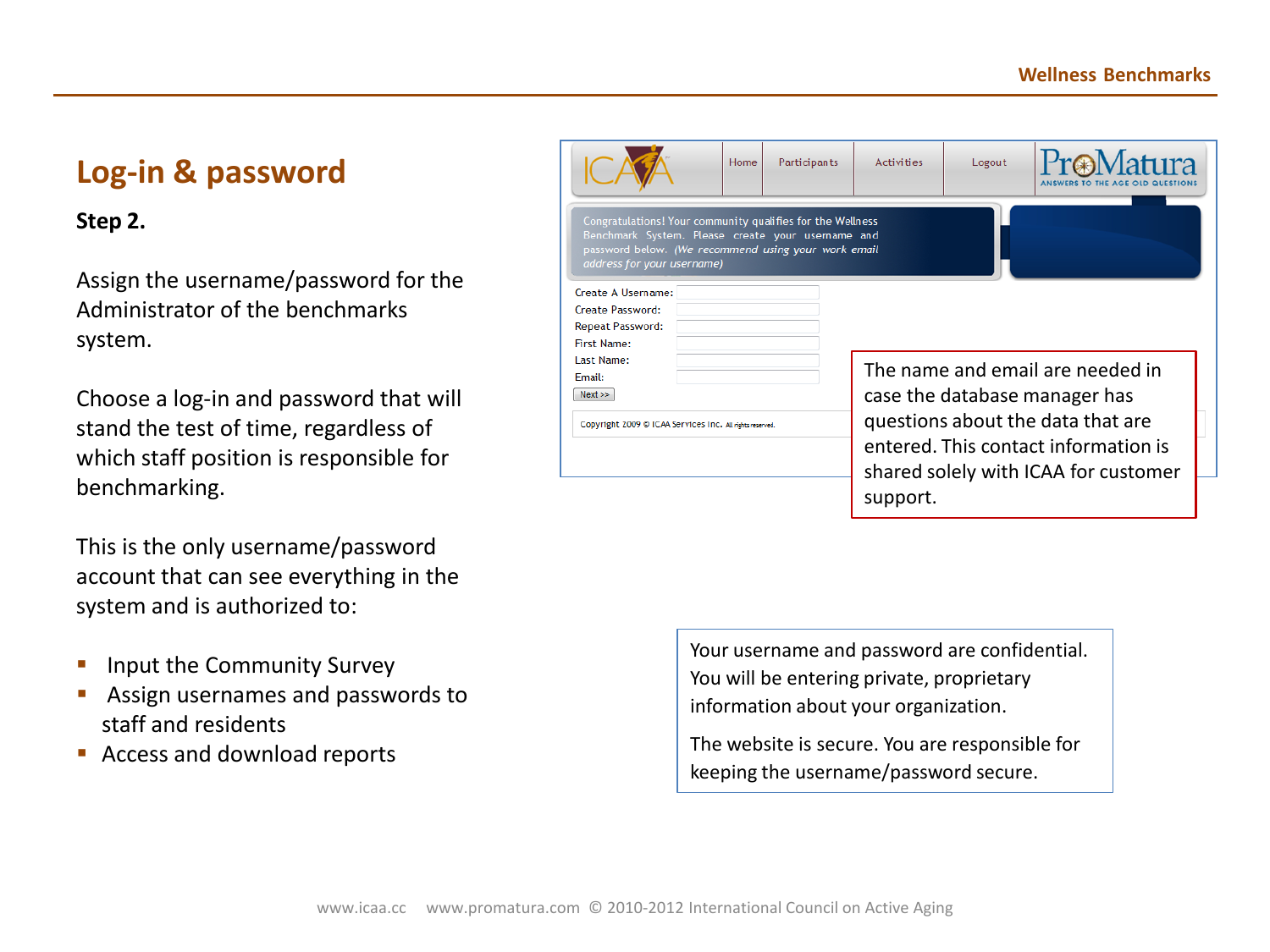# **Community home page**

Once you have a username and password, jump to the home page for your community.

This is the page the Administrator will see each time that person logs in. It allows you to access all sections of the benchmarking system.

The Toolkit is here, always available for you to download the support tools you need.

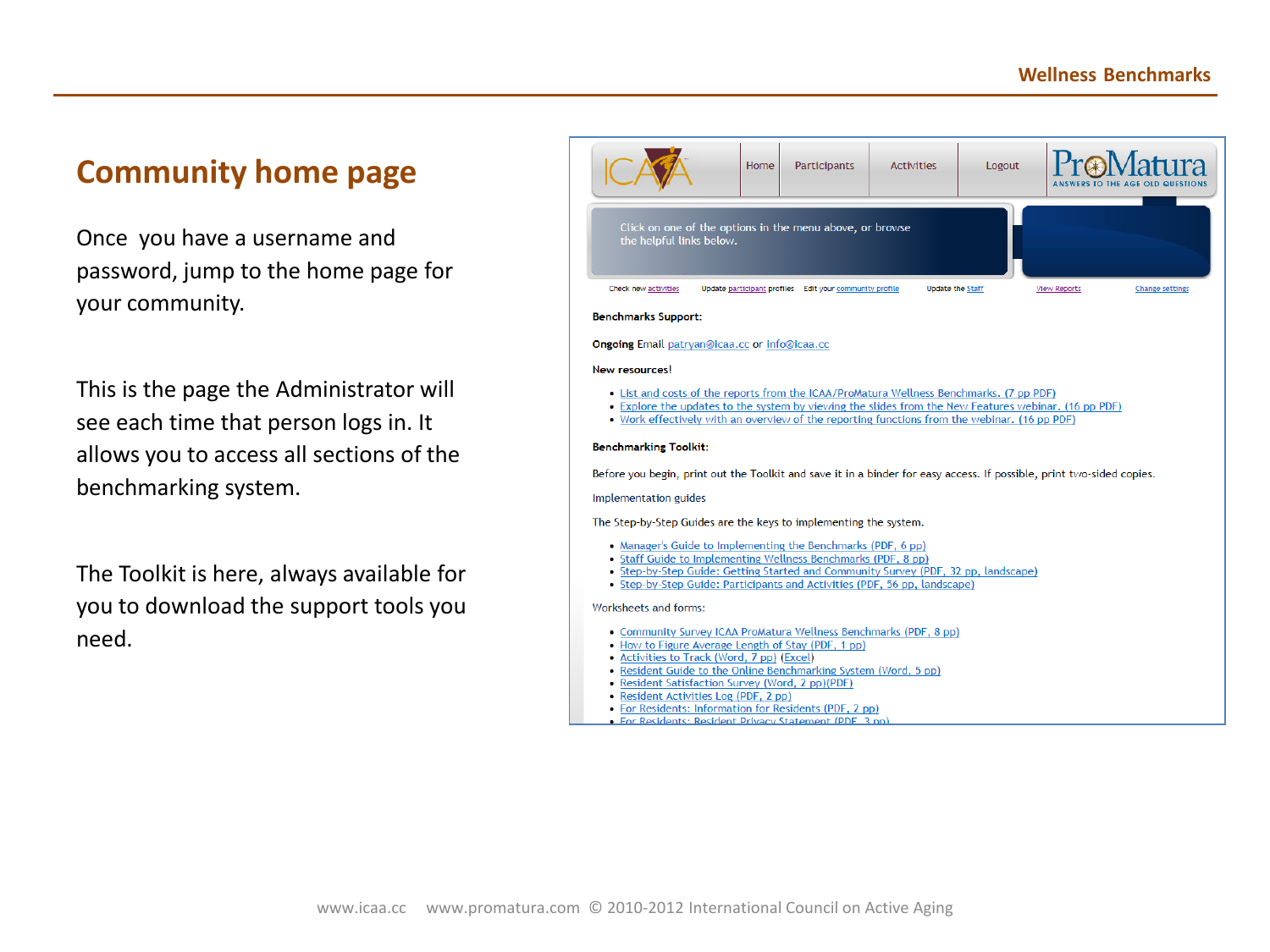### **Benchmarks home page**

Once the Administrator has enrolled in the system and chosen a login ID and a password, you will enter the system through the box on the right.

This is also where staff members and residents who are authorized to enter the system will log in.

You will jump to your community's home page.